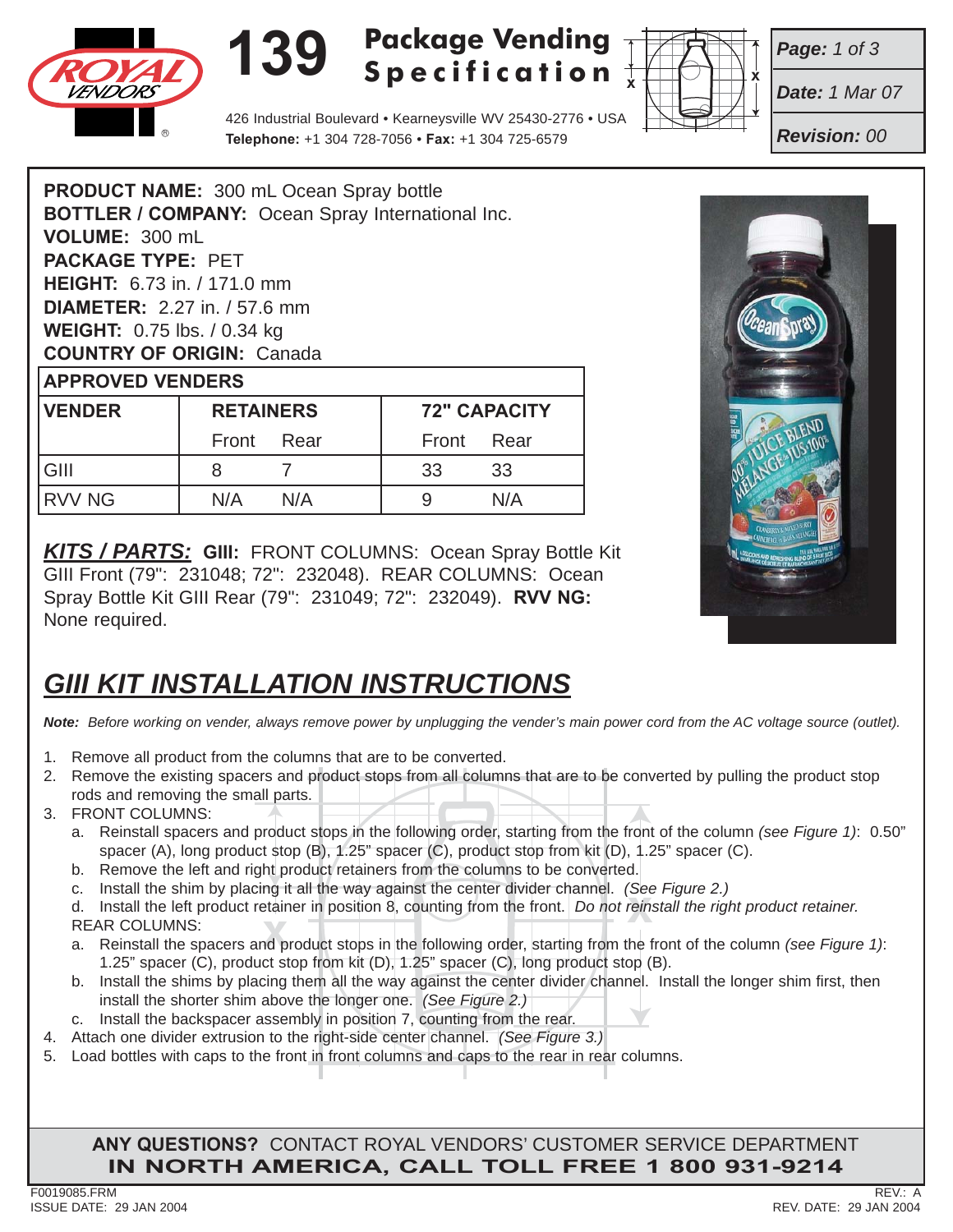

# **139**

**Package Vending Specification**



*Page: 2 of 3*

*Date: 1 Mar 07*

*Revision: 00*

426 Industrial Boulevard • Kearneysville WV 25430-2776 • USA **Telephone:** +1 304 728-7056 • **Fax:** +1 304 725-6579 <sup>R</sup>

**PRODUCT NAME:** 300 mL Ocean Spray bottle

#### *Figure 1*

*Order of spacers and product stops in columns*

*Note: The long product stop and one 1.25" spacer are already installed in each GIII column prior to kit installation. Use these existing parts along with the parts in the kit to complete installation.*